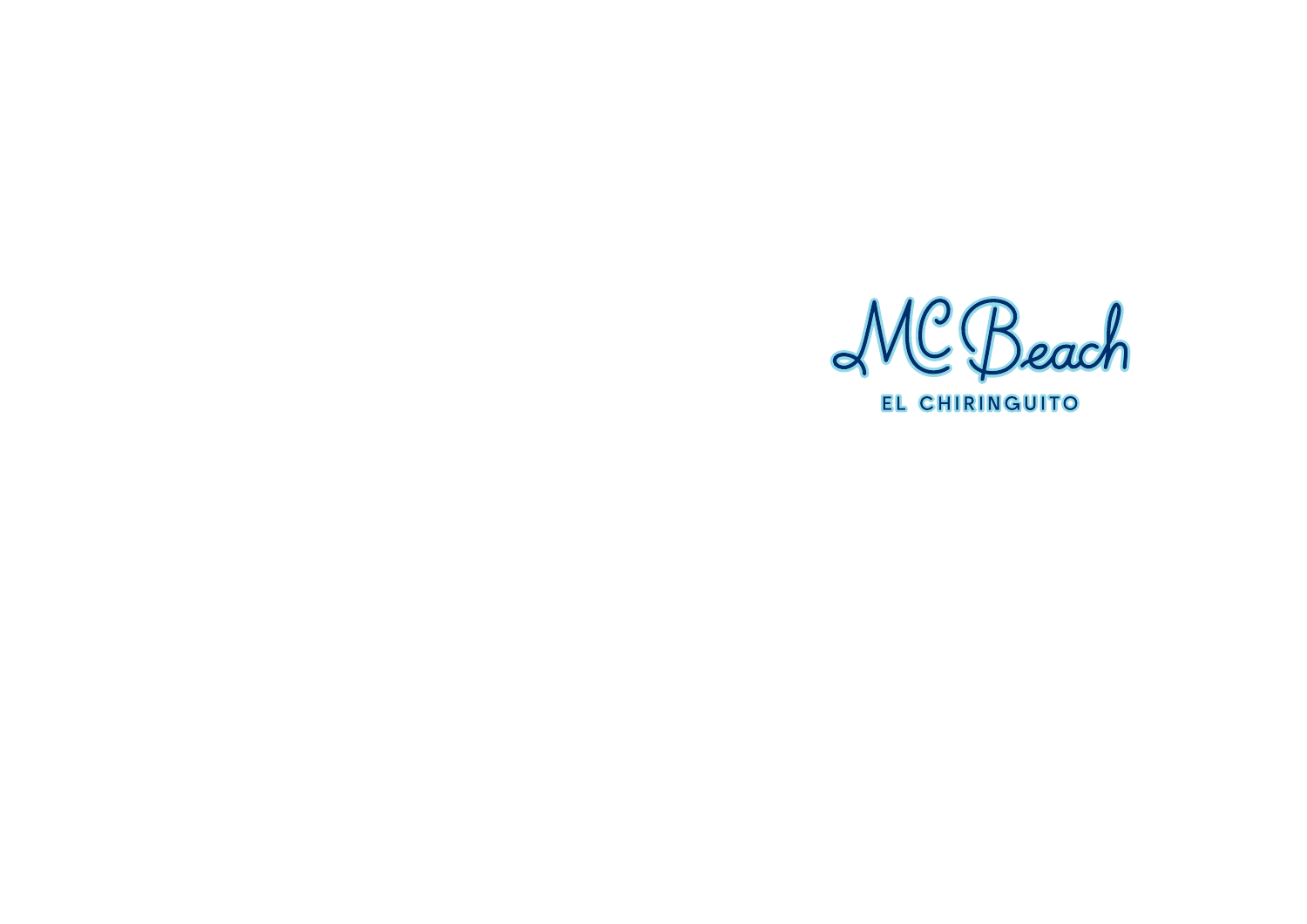#### *Cover Charge: 5 euros*

Part of the cover charge will directly benefit Aula del Mar, Marbella Club's official *partner for the conservation of our Mediterranean marine environment.*

> *All our fish comes from sustainable fishing. All our prices are V.A.T. inclusive.*

MC Beach **EL CHIPINGUIT** 

*We have all the necessary infrmtaion regarding allergens available upon request*

*This establishment complies with the Royal Decree 1420/2006 regarding the prevention of parasitism by Anisakis.*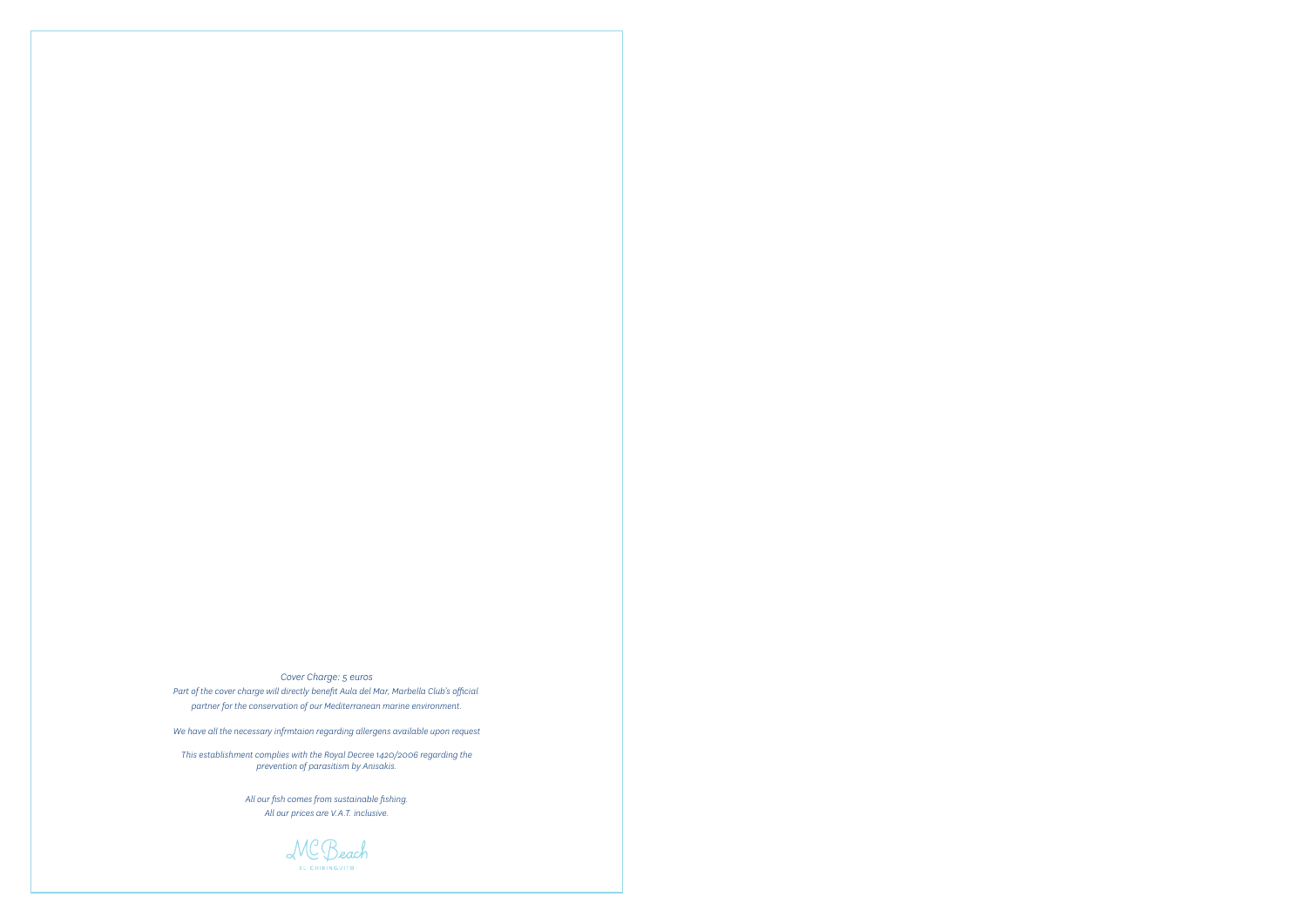## **DESSERTS**

| "MC" Chocolate mousse. Crème Anglaise      | $\sim$ .16 |
|--------------------------------------------|------------|
| Pavlova. Red berries and strawberry coulis | $-.15$     |
| Ferrero cake. Chocolate and blackberries   | $-.15$     |
| Red Velvet. Strawberries                   | $-.15$     |
| Assortment of home-made ice creams         | $-.15$     |
| Mango and lemon sorbet                     | $-.15$     |
| Seasonal fruit platter                     | $-.15$     |
| Cake of the day                            | $\sim$ .16 |
| Lemon and meringue tartlet                 | $-.15$     |



## **STARTERS**

| Andalusian gazpacho. Traditional garnish                                                                                | $-.14$    |
|-------------------------------------------------------------------------------------------------------------------------|-----------|
| "MC Beach" Summer salad. Feta cheese and nuts                                                                           | $-.21$    |
| Quinoa salad. Avocado, broccoli and rocket with tahini,<br>lemon and sesame vinaigrette                                 | $-.21$    |
| Spinach salad. Organic Cherry tomatoes, avocado, parmesan cheese<br>and crispy onion                                    | $-.21$    |
| Spanish tomato and tuna belly. Red onion and olive oil vinaigrette                                                      | $-.29$    |
| Caesar salad. With grilled chicken breast                                                                               | $-.27$    |
| Mediterranean salad. Tomato, Kalamata olives, rocket, dried tomato,<br>pine nuts, feta cheese and mix herbs vinaigrette | $-.25$    |
| Seasonal vegetable crudités. (Minimum 2 people)<br>Gorgonzola sauce, anchovy and black olives tapenade                  | $-.28$    |
| Fried Padron peppers. 5J ham                                                                                            | $-.19$    |
| "MC Beach" Almadraba tuna tartare. Guacamole                                                                            | $-0.38$   |
| Sea bass ceviche. Coriander, fresh chili, avocado and crispy corn                                                       | $\sim 33$ |
| Shrimp fritters. Hummus                                                                                                 | $-.23$    |
| "Chanquetes". Fried egg and pepper salad                                                                                | $-0.50$   |
| Tiger pravn tempura. Thai sauce and kimchi mayo                                                                         | $-.31$    |
| Sautéed baby mussels. Lime and fresh coriander                                                                          | $-.24$    |
| Steamed clams. Fino wine and garlic                                                                                     | $-.29$    |
| "Pil Pil" prawns. · 10 units · Chili sherry                                                                             | $-0.32$   |
| "Pil Pil" octopus. Chili sherry and kimchi                                                                              | $-.31$    |
| Melon with 5J Iberian ham                                                                                               | $-0.34$   |
| Platter of 5J Iberian ham. Grated Raf tomato                                                                            | $-.45$    |